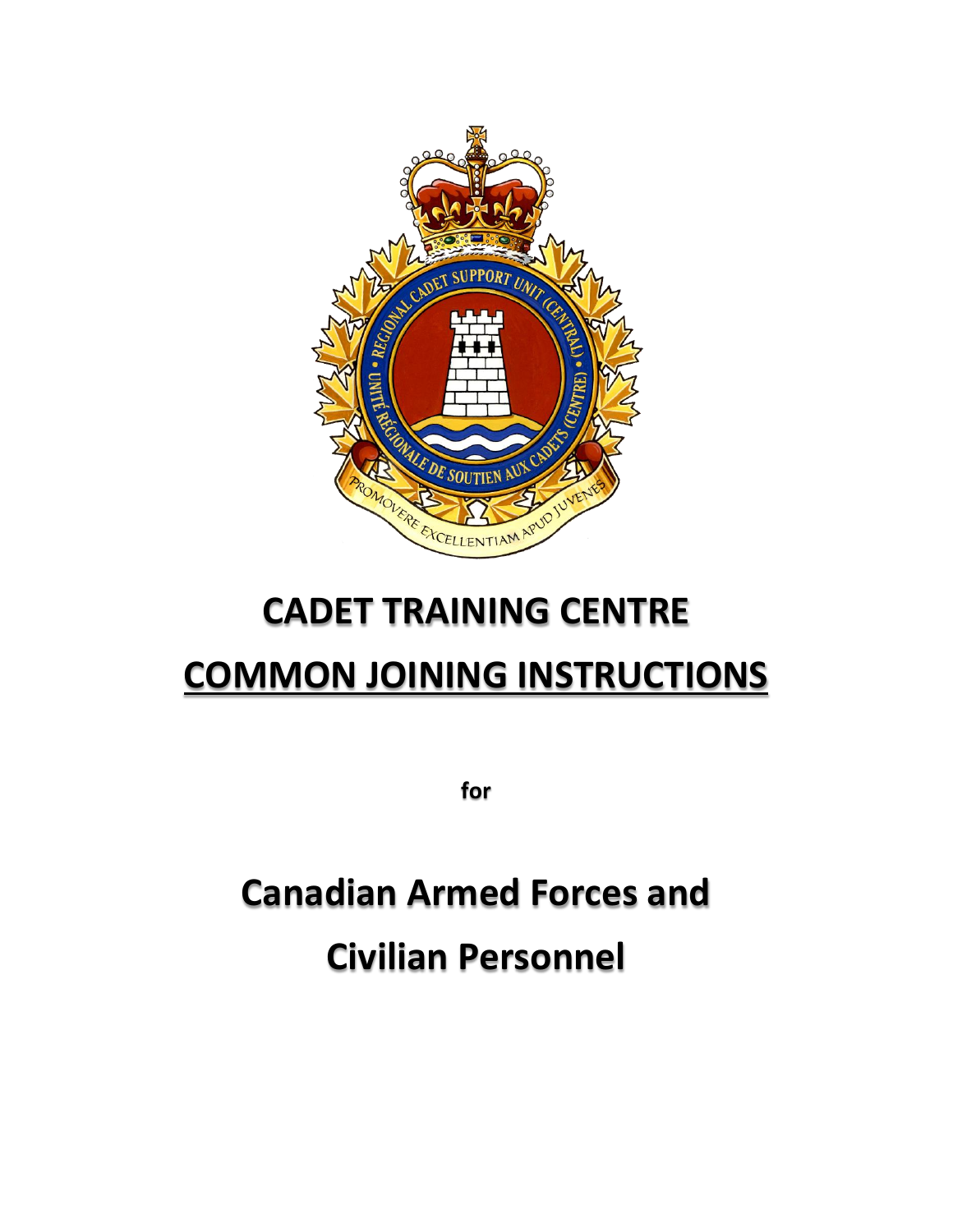# Contents

| 1.  |  |  |  |  |  |  |  |  |
|-----|--|--|--|--|--|--|--|--|
| 2.  |  |  |  |  |  |  |  |  |
| 3.  |  |  |  |  |  |  |  |  |
| 4.  |  |  |  |  |  |  |  |  |
| 5.  |  |  |  |  |  |  |  |  |
| 6.  |  |  |  |  |  |  |  |  |
| 7.  |  |  |  |  |  |  |  |  |
| 8.  |  |  |  |  |  |  |  |  |
| 9.  |  |  |  |  |  |  |  |  |
| 10. |  |  |  |  |  |  |  |  |
| 11. |  |  |  |  |  |  |  |  |
| 12. |  |  |  |  |  |  |  |  |
|     |  |  |  |  |  |  |  |  |
|     |  |  |  |  |  |  |  |  |
|     |  |  |  |  |  |  |  |  |
|     |  |  |  |  |  |  |  |  |
|     |  |  |  |  |  |  |  |  |
|     |  |  |  |  |  |  |  |  |
|     |  |  |  |  |  |  |  |  |
|     |  |  |  |  |  |  |  |  |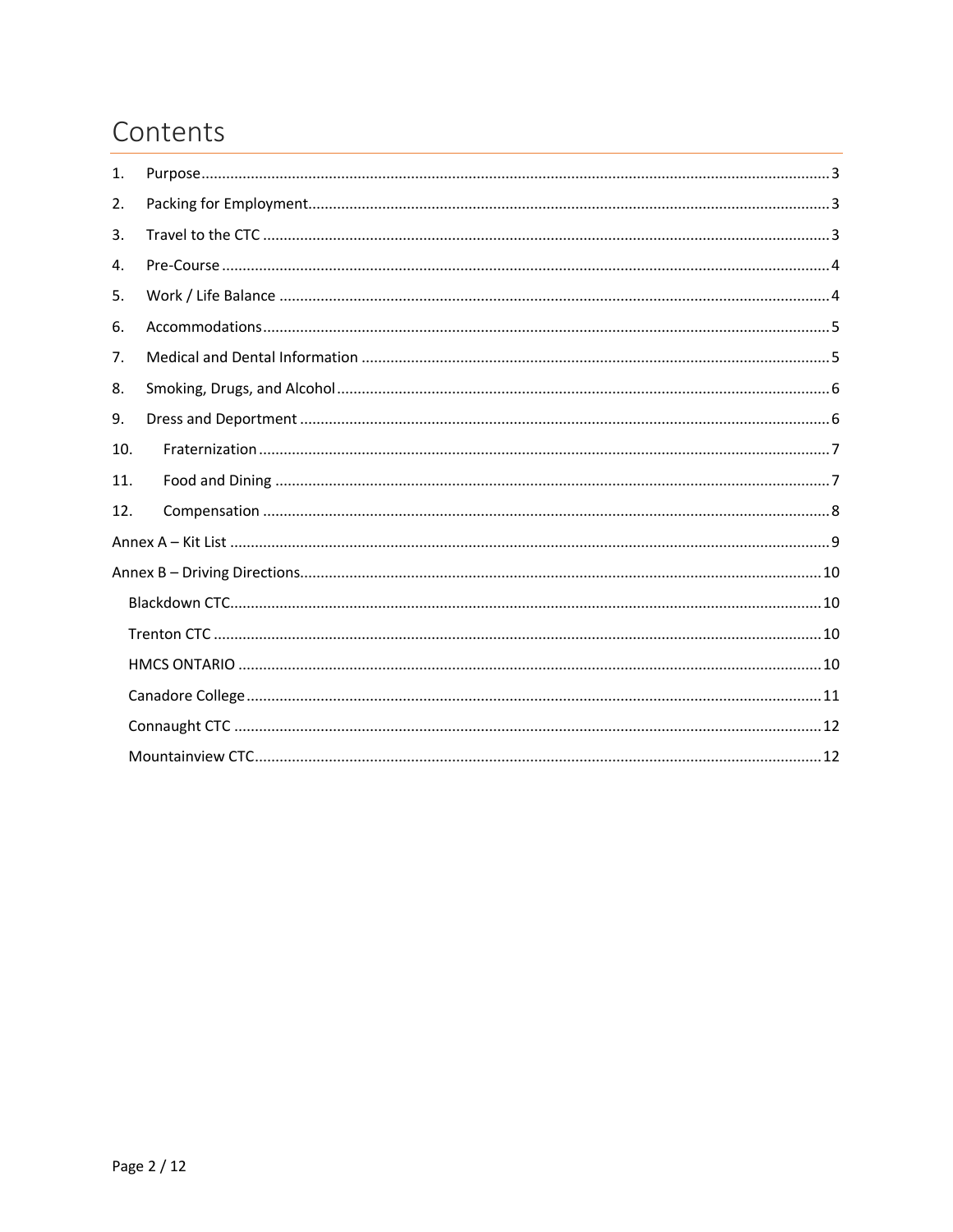#### <span id="page-2-0"></span>1. Purpose

a. The purpose of these Joining Instructions is to provide adult staff (CIC Officers, COATS Members, and Civilian Instructors) with common instructions and guidelines for preparing for and attending Cadet Training Centers for summer employment.

b. These JIs are common, and not specific to a particular CTC. It is recommended that each member read the Common CTC JI Annex for that CTC.

# <span id="page-2-1"></span>2. Packing for Employment

a. Military staff must ensure that they pack sufficient uniform items before arriving for employment. Outstanding items should be acquired through their local Stores or Logistics Office (Base Clothing Stores) before reporting for work on the first day of their contract.

b. Civilian attire is encouraged but must not conflict with standard military and cadet practices governing civilian clothing (offensive graphics, rips, etc).

c. A kit list has been attached to these JIs which can act as a personal checklist. Mandatory items have been identified.

d. Staff working specialized courses may require additional civilian attire / equipment (Expedition Training). Please consult your chain of command for details.

e. Some CTCs will require staff to participate in a formal Mess Dinner. Staff attending the following CTCs will be required to bring DEU 2/2A/2B (CAF Members) or formal dining wear (Civilians).

**Blackdown CTC Trenton CTC Connaught CTC HMCS ONTARIO**

f. CTCs will also require staff members to pay for "Mess Dues". This can range in price from \$50 to \$60 per month. This fee covers extra-curricular and social activities in the Mess, as well as general Mess upkeep and administration. **Canadore College does not require Mess Dues.**

# <span id="page-2-2"></span>3. Travel to the CTC

a. Adult staff may travel via personal motor vehicle (PMV), if they choose to do so. Specialized or additional travel arrangements may be made if required, as outlined in the employment offer.

b. Staff must check-in to the applicable CTC's Orderly Room upon their arrival. There, they will be assigned and issued accommodations, meal cards, keys, bedding, and any other kit required for their contract. Course-specific equipment may be issued during Pre-Course.

c. Staff travelling by air, must carry a piece of Government issued photo identification, or two forms of identification (with one identifying gender and date of birth). It is therefore recommended that a valid Passport be carried in this case.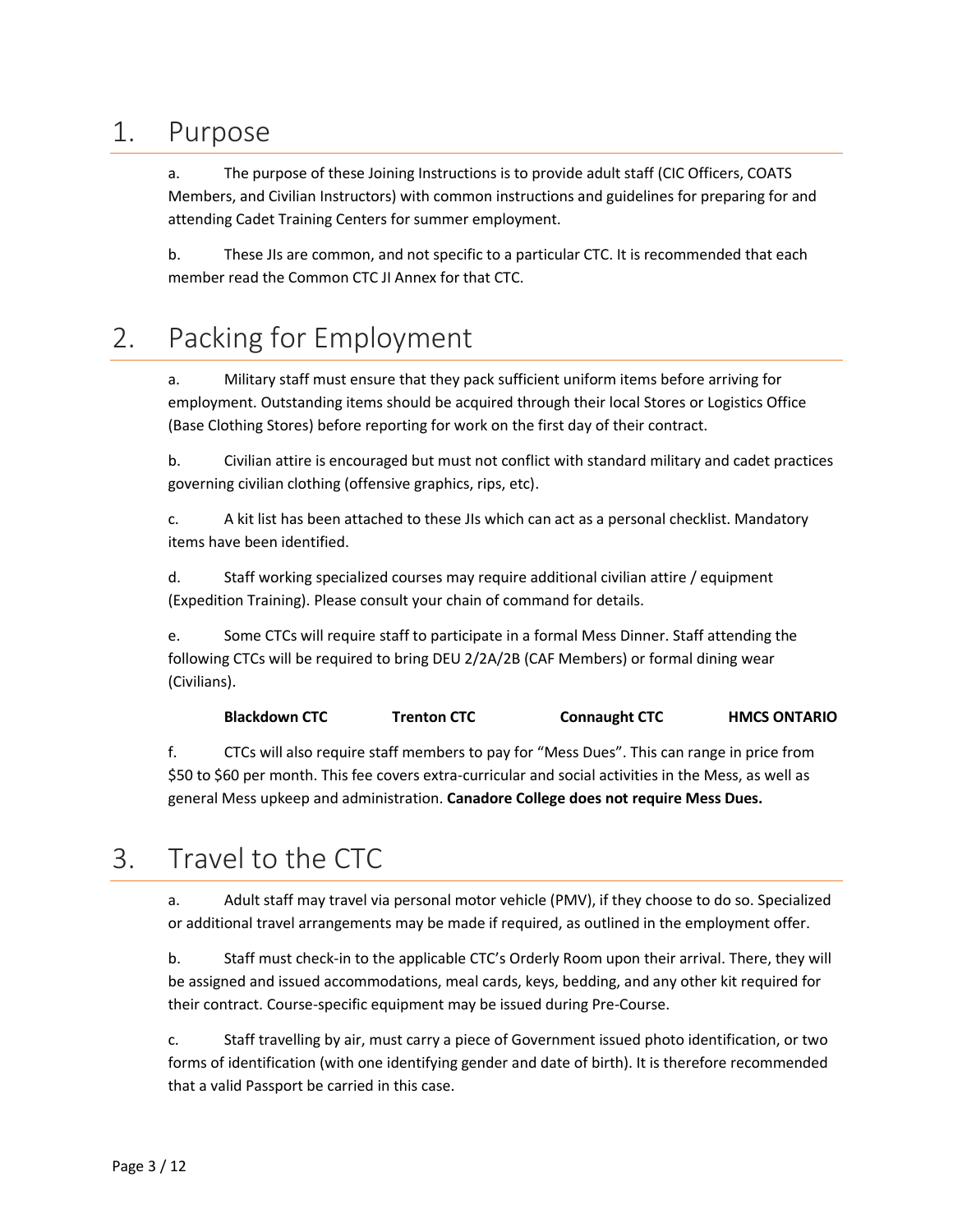i. Under the Government of Canada's Passenger Protect Program, full legal names must be used. Any discrepancies matching identification cards to registered names, such as short forms or nicknames, or any variation of their full legal name may result in being denied boarding. Additional details about the Passenger Protect Program are available through Transport Canada.

j. Personal luggage must be clearly marked with a duplicate tag placed inside the container (duffle bag, suitcase, kit bag). Luggage restrictions may apply to staff travelling by air. Details regarding checked and carry-on luggage may be obtained from the Canadian Air Transport Security Authority (CATSA).

#### <span id="page-3-0"></span>4. Pre-Course

a. Pre-Course is typically held by each CTC, which provides incoming staff with an overview of what to expect during their contract. This may include cadet counselling, conflict resolution, management and leadership techniques, skills training, and teambuilding.

b. This time will also allow staff to interact with each other, and to learn of their commanders' expectations for the summer. All staff members are encouraged to participate to the best of their ability.

c. Staff may be issued additional equipment or uniform items during this time. It is expected that all issued or borrowed equipment and items are well-maintained and returned following their use.

# <span id="page-3-1"></span>5. Work / Life Balance

a. Staff can expect to work long hours during their contract. These long hours can be balanced with time off, or even personal leave. Consult your chain of command to discuss days off or Leave requests.

b. There may be times when staff members are assigned and appointed the "Duty Officer". This assignment requires that particular staff member to be on-call for the duration of their appointment, available to answer and respond to calls when required. Every effort is made to afford a "Duty Officer" relaxation time following their assignment.

c. An Officer's Mess or Canteen is available for staff, while on or off-duty, depending on the CTC. Alcohol may be purchased by members who are old enough to consume alcohol, and are finished work for the day. Staff shall not interact with or be around cadets after consuming alcohol. All staff are expected to behave in a manner which does not bring discredit to the Canadian Armed Forces, Canadian Cadet Organization, and the CTC.

d. There may be travel restrictions for going off-base. Please consult your chain of command for further instructions and information. CAF members must submit a "CF100 CF Leave Request/Authorization Form". Leave periods vary according depending on the CTC.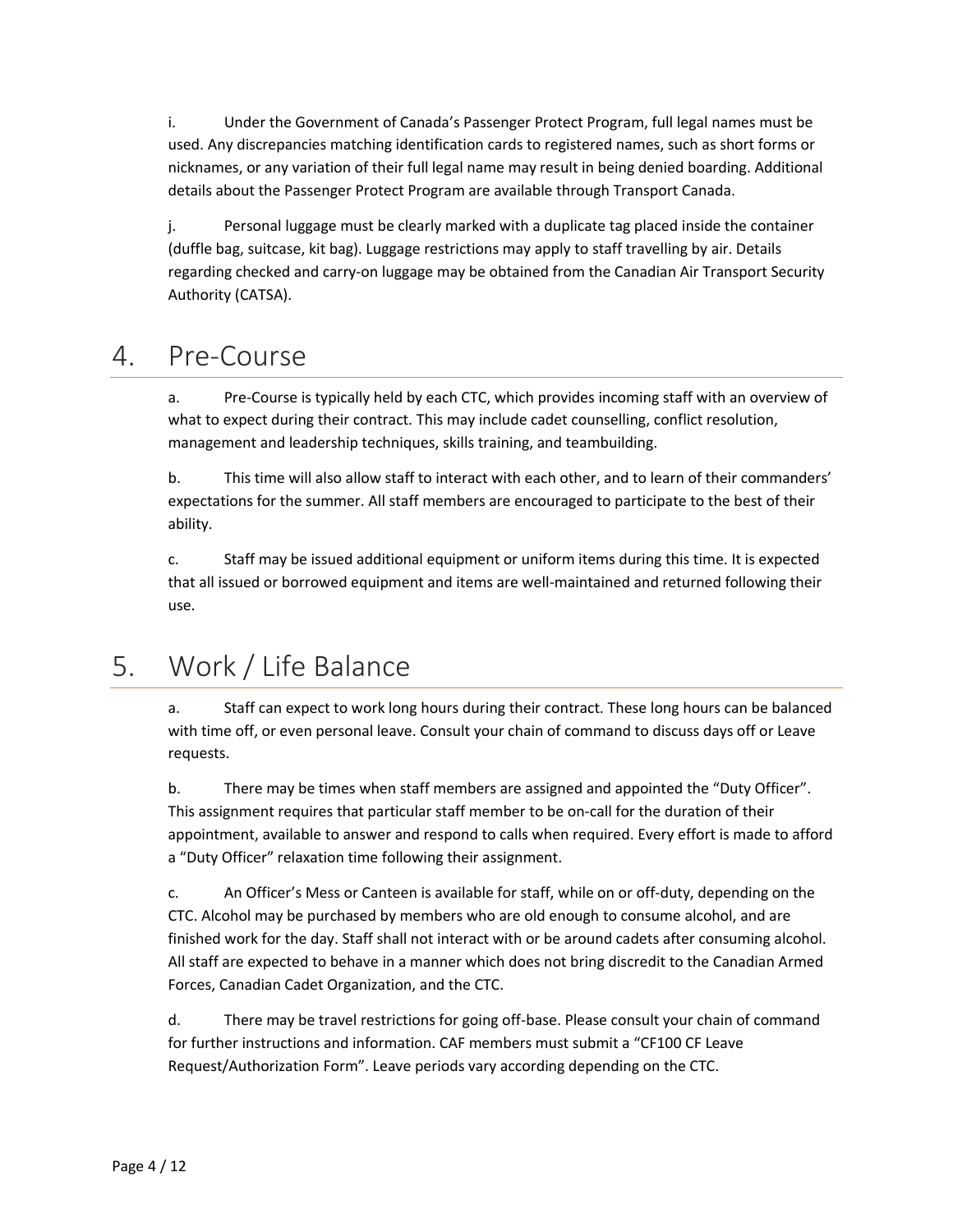#### <span id="page-4-0"></span>6. Accommodations

a. Staff are provided accommodations at no charge. Accommodations may be a private, dormitory-style room, to a shared soft-walled shelter with another staff member.

b. Staff are housed in areas separate from cadets.

c. Staff are directly responsible for the cleanliness and housekeeping of their quarters.

d. As personal storage is limited, please ensure you pack only what's required for work and personal comfort.

e. DND/CAF and the CTCs are not responsible for lost, stolen, or damaged property (from neglect, misuse, or non-work related activities) which is considered not required for work.

f. Other rules may exist depending on the CTC, which will be presented during Pre-Course.

# <span id="page-4-1"></span>7. Medical and Dental Information

#### Anaphylaxis Protocol

a. Anaphylaxis is defined as a serious allergic reaction that can be rapid in onset and may cause death. It affects about 2% of the Canadian population, with the most common allergens being food and insect stings. Medical attention is needed right away as this type of reaction can be lifethreatening.

b. **Staff with serious allergies to insect stings or food must bring two prescribed Anakit/Epipen/Allerject with them to the CTC.**

#### Medic-Alert Bracelets / Devices

a. It is highly recommended that all staff with known medical conditions requiring immediate identification, wear their Medic-Alert devices (bracelets, necklaces, etc) at all times.

#### Immunizations

a. All staff must be up-to-date, to their applicable age, with immunizations in accordance with provincial standards, in addition to the meningococcal immunization. Immunizations will not be provided by Canadian Forces Health Services.

b. Staff may be excluded from training during certain disease outbreaks, if the staff member is not immunized against that particular communicable disease.

#### Medication

a. If you require prescription medication, please make sure you bring them in their original packaging with a copy of the prescription. It is your responsibility to ensure that you are taking medication as prescribed.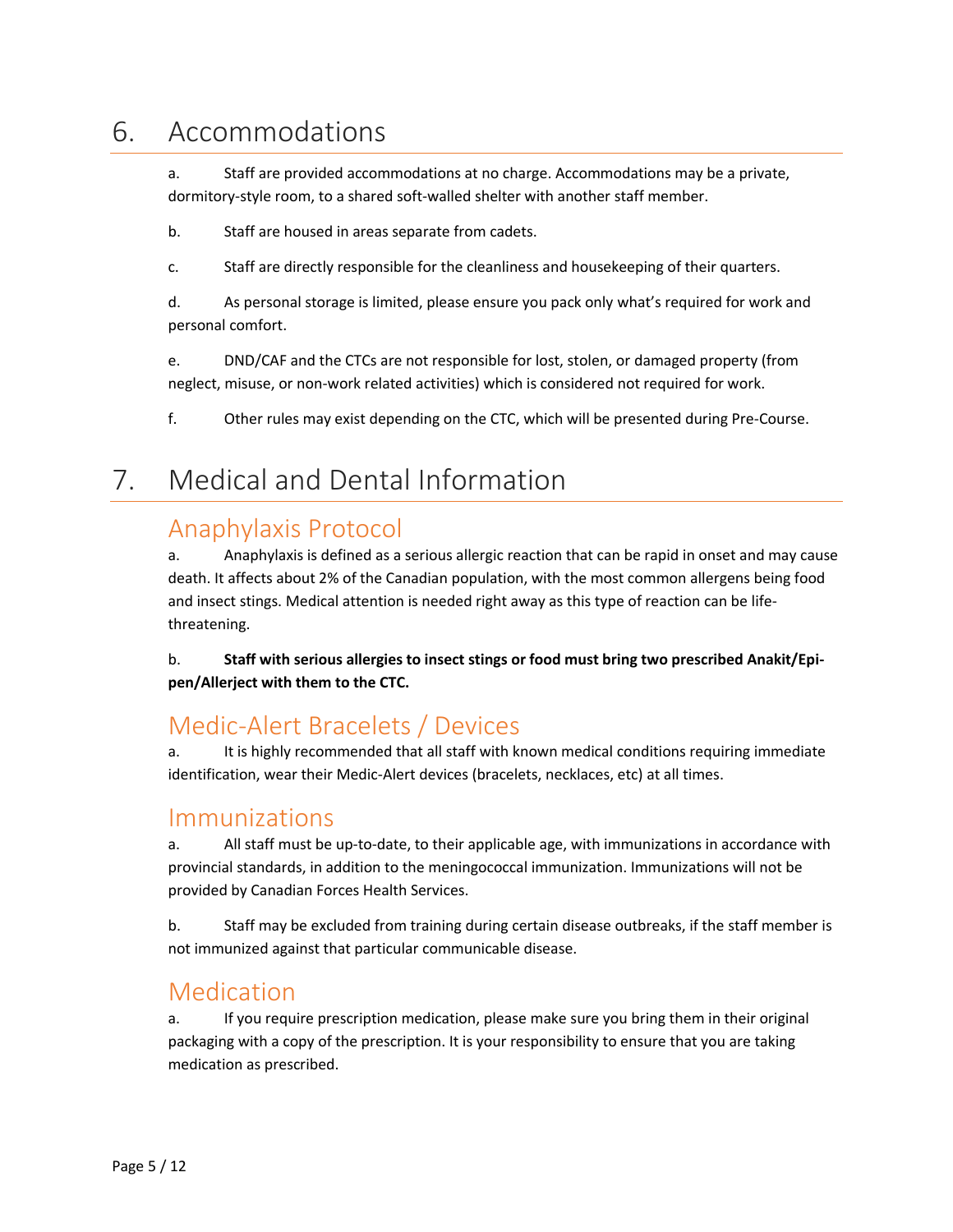b. Any over-the-counter medication, such as allergy medication or pain relief, must also remain in its original packaging. This medication will be retained and controlled by course staff but made available to you, when possible.

c. Please bring enough prescription medication to last you for the duration of your employment, since you may not have the ability to refill your prescription while at the CTC.

#### Eyeglasses

a. Lenses and frames are the personal property of the individual requiring them. The CAF/DND will not replace or repair lost or broken glasses. It is strongly recommended that the member have insurance coverage for repair/replacement of eyeglasses.

b. In addition, staff requiring eyeglasses shall have in their possession, two pairs of glasses and a copy of the prescription. Members are responsible for the safety of their eyeglasses and must exercise all due diligence in preventing loss or damage (wearing retaining straps etc.). If is determined that staff member was on duty and all due diligence was exercised by the member to prevent loss/damage, a claim against the Crown may be submitted.

# <span id="page-5-0"></span>8. Smoking, Drugs, and Alcohol

#### Smoking

a. All CTCs are smoke-free environments. There may be designated smoking areas for adult staff available out of sight of cadets.

b. CAF Members are reminded to comply with CANFORGENs pertaining to smoking marijuana while on employment.

#### Alcohol Consumption

a. Alcohol shall not be consumed while in the presence of cadets.

b. Alcohol may be purchased at the CTC's Officers Mess or Staff Canteen by adult staff members who are off duty for the day.

c. All staff are responsible for monitoring and regulating their consumption of alcohol.

#### Controlled Substances

a. The consumption and possession of cannabis goods are prohibited at CTCs.

# <span id="page-5-1"></span>9. Dress and Deportment

a. All staff are expected to dress in accordance with CTC Standing Orders. This includes following the "Dress of the Day". Typically, this dress is DEU 5: Operational Dress (CADPAT/NCDs). Circumstances will require CAF members to wear DEU 3: Service Dress, such as Graduation Parades, Ceremonies, etc. Staff should pack accordingly.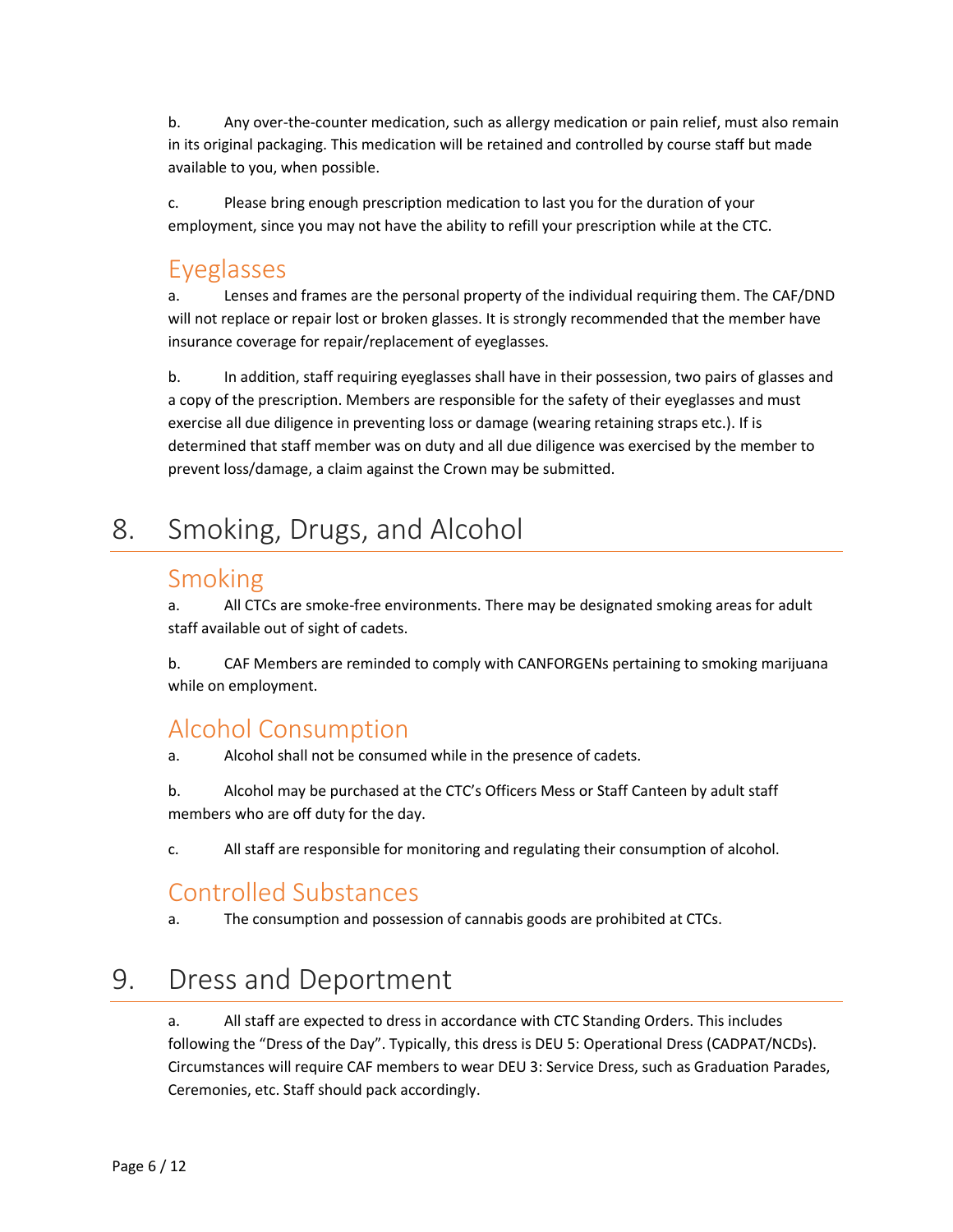b. Civilian Staff may be issued a temporary field training uniform (FTU) for the duration of their employment. This uniform must be worn in accordance with the instructions provided, and maintained properly. Civilian Instructors may be issued identification (red slip-ons with "Civilian Instructor" written in white stitching). A wide-brimmed hat will be provided, and shall be cared for as a military headdress.

c. Compliments must be paid in accordance with standard military practice, in saluting zones.

d. Some CTCs employ Reserve Force Members, and Officer-Cadets from Royal Military College. These members may have different dress instructions, subject to the approval of the CTC Commanding Officer.

e. CIC Officers are not permitted to wear Regimental-affiliated uniform items. Highland uniform items may be worn with expressed permission from the CTC Commanding Officer.

f. All staff members are expected to display model behavior for their subordinates and cadets to model, even while off-duty. Please conduct yourself in a professional manner for the duration of your contract.

g. Personal deportment shall be in compliance with the Canadian Forces Dress Instructions  $(A<sub>-</sub>)$ DH-265-000-AG-001 - [Canadian Forces Dress Instructions\)](http://www.cmp-cpm.forces.gc.ca/dhh-dhp/pub/ins-265/CAF-DRESS-INSTRUCTIONS.pdf).

### <span id="page-6-0"></span>10. Fraternization

a. The Cadet Training Centers feature three different groups of personnel: Cadets, Staff Cadets, and Adult Staff (CAF Members, Civilian Instructors, Contractors, and DND Employees). Inappropriate interactions or relationships, as defined by CATO 15-22, among any of these groups is not permitted. Failure to comply with this policy will not be tolerated, and will result in immediate Return to Unit for all parties involved.

b. Relationships involving Staff Cadet to Cadet, or Adult Staff to Cadet (Staff or Course) is strictly prohibited by law. Circumstances of this nature will be investigated by the Chain of Command and the local police service.

# <span id="page-6-1"></span>11. Food and Dining

a. Staff are generally fed three times per day, in a cafeteria-style messing area. While food options are available, it is the individual's responsibility to comply with any dietary restrictions they may have.

b. While working on a field-training exercise, members may be fed prepared boxed lunches, or military rations. Please consult nutrition labels and ingredients list if you have concerns.

c. Food is generally not permitted in personal quarters. Please consult your CTC Standing Orders for more information.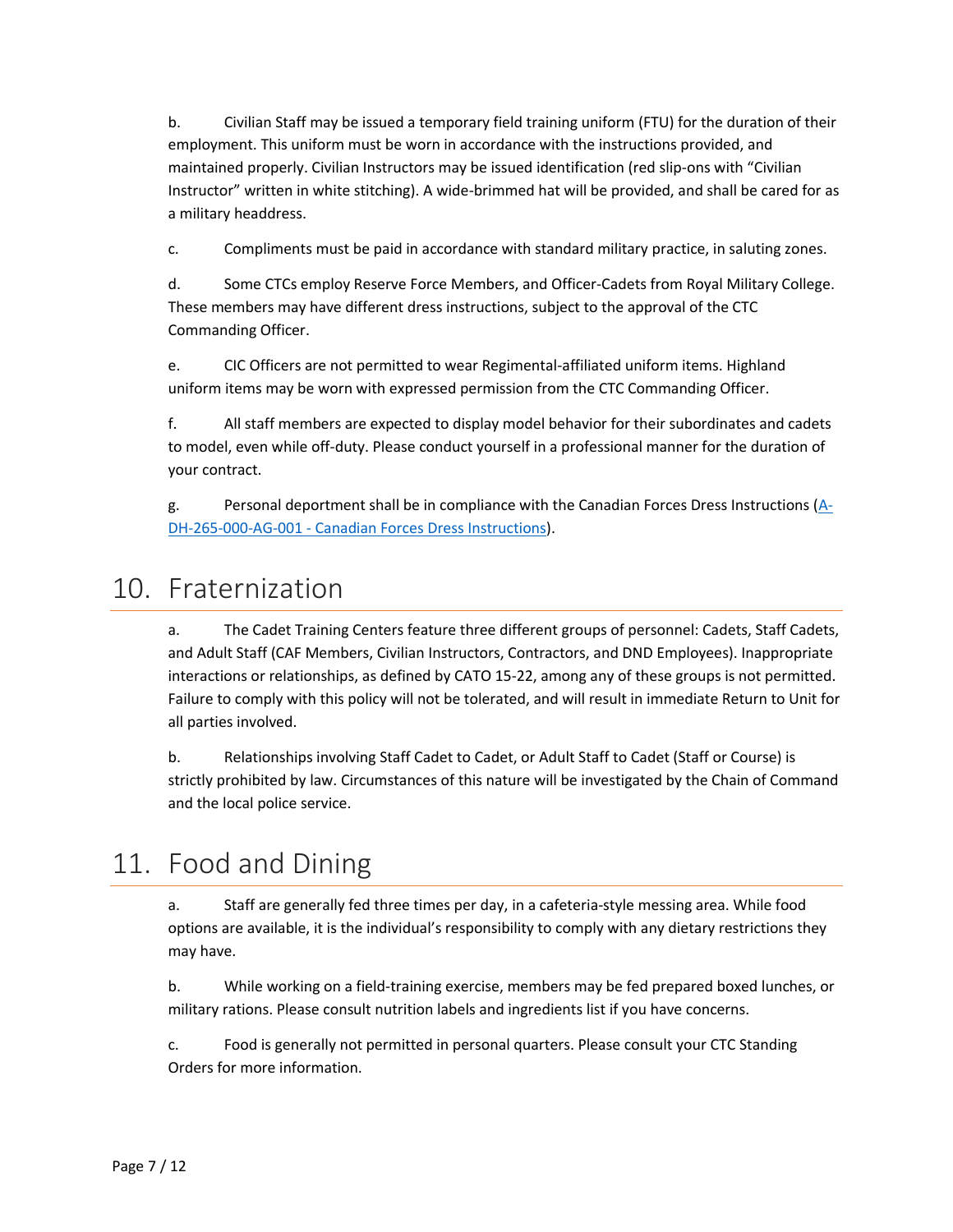### <span id="page-7-0"></span>12. Compensation

a. Staff will be paid in accordance with the terms outlined in their employment offer. CAF members shall be paid according to the daily pay scale for their rank. The following chart reflects current pay scale rates (2017) for Reserve Force / CIC Officers per day:

| <b>Officer Cadet</b>     |                  |                 |                 |                 |                 |                 |                 |                 |                 |                 |              |  |
|--------------------------|------------------|-----------------|-----------------|-----------------|-----------------|-----------------|-----------------|-----------------|-----------------|-----------------|--------------|--|
| <b>Basic pay</b>         | <b>PI1</b>       |                 | PI <sub>2</sub> | PI <sub>3</sub> |                 |                 |                 |                 |                 |                 |              |  |
| 105.46                   | 109.78           |                 | 114.18          | 126.84          |                 |                 |                 |                 |                 |                 |              |  |
| <b>Second Lieutenant</b> |                  |                 |                 |                 |                 |                 |                 |                 |                 |                 |              |  |
| Pay level                | <b>Basic pay</b> | PI <sub>1</sub> | PI <sub>2</sub> | PI <sub>3</sub> | PI <sub>4</sub> | PI <sub>5</sub> | PI <sub>6</sub> | PI <sub>7</sub> | PI <sub>8</sub> | PI <sub>9</sub> | <b>PI 10</b> |  |
| А                        | 116.04           | 120.84          | 126.72          | 131.10          | n/a             | n/a             | n/a             | n/a             | n/a             | n/a             | n/a          |  |
| В                        | 145.74           | 150.84          | 154.54          | 159.22          | 164.02          | 168.86          | 173.96          | 179.18          | 184.50          | 190.02          | 195.80       |  |
| $\mathsf{C}$             | 147.48           | 151.84          | 156.44          | 161.10          | 165.98          | 170.90          | 176.06          | 181.26          | 186.80          | 192.34          | 198.04       |  |
| Lieutenant               |                  |                 |                 |                 |                 |                 |                 |                 |                 |                 |              |  |
| <b>Pay level</b>         | <b>Basic pay</b> | PI <sub>1</sub> | PI <sub>2</sub> | PI <sub>3</sub> | PI <sub>4</sub> | PI <sub>5</sub> | PI <sub>6</sub> | PI <sub>7</sub> | PI <sub>8</sub> | PI <sub>9</sub> | <b>PI 10</b> |  |
| А                        | 147.62           | 152.14          | 156.86          | 161.06          | 165.24          | n/a             | n/a             | n/a             | n/a             | n/a             | n/a          |  |
| B                        | 149.58           | 155.58          | 161.78          | 168.30          | 175.04          | 182.06          | 189.22          | 196.88          | 204.72          | 212.90          | 221.44       |  |
| C                        | 155.42           | 161.62          | 168.08          | 174.88          | 181.88          | 189.12          | 196.64          | 204.58          | 212.74          | 221.20          | 230.12       |  |
| Captain                  |                  |                 |                 |                 |                 |                 |                 |                 |                 |                 |              |  |
| <b>Basic pay</b>         | <b>PI1</b>       | PI <sub>2</sub> | PI <sub>3</sub> | <b>PI4</b>      | PI <sub>5</sub> | PI <sub>6</sub> | PI <sub>7</sub> |                 | PI <sub>8</sub> | PI <sub>9</sub> | <b>PI 10</b> |  |
| 184.38                   | 191.46           | 198.38          | 205.42          | 212.16          | 218.80          | 225.30          |                 | 231.98          | 235.86          | 239.74          | 243.68       |  |

b. Pay shall be deposited automatically in accordance with standard military practices, occurring on the 1<sup>st</sup> and 15<sup>th</sup> of every month. It is important that up-to-date banking information is provided prior to starting your employment at the CTC.

c. Travel claims may be submitted in accordance with the instructions provided with your employment offer. Please submit all claims before the end of your employment contract.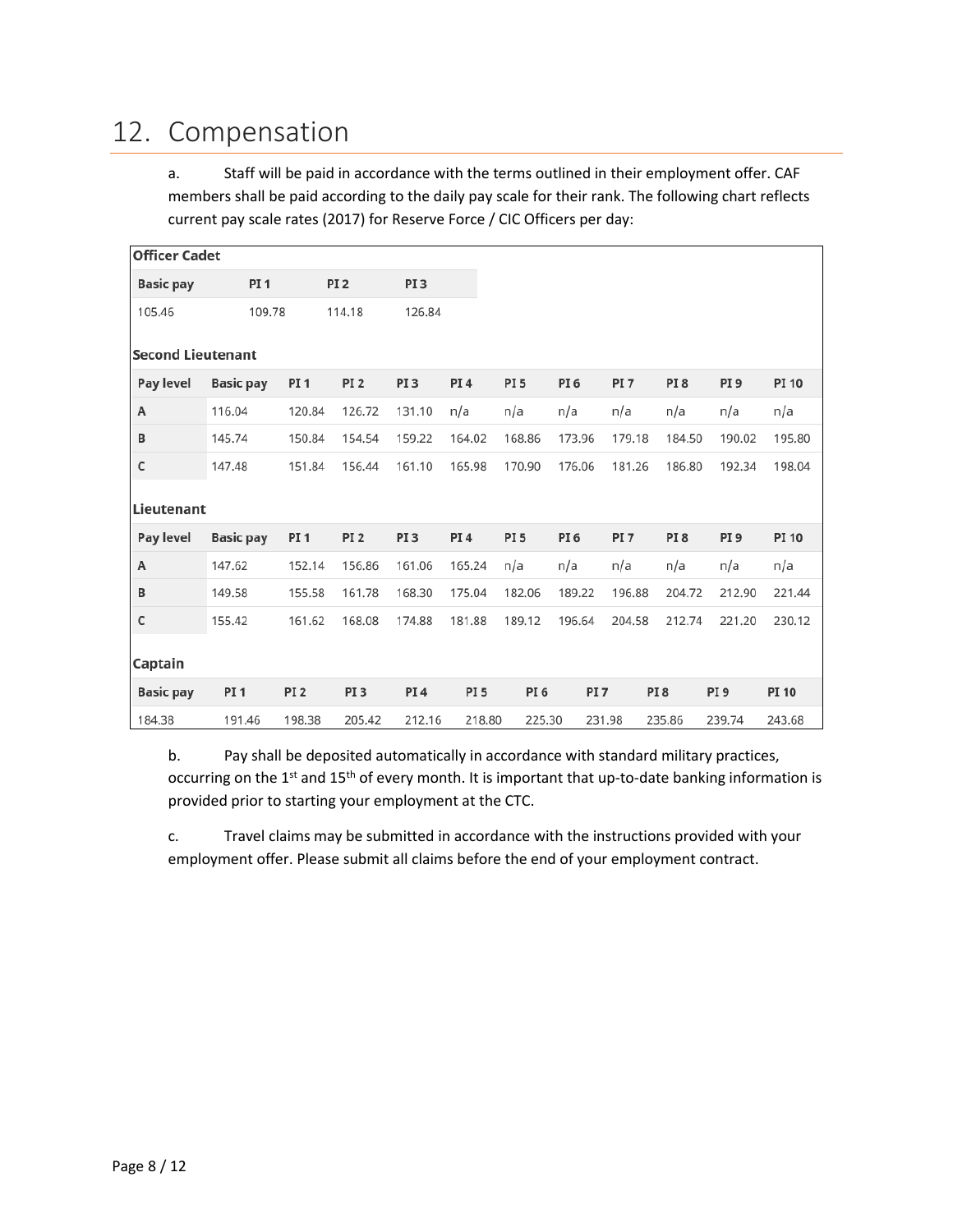### <span id="page-8-0"></span>Annex A – Kit List

Civilian staff may ignore military section on this kit list. The numbers reflected below indicate a minimum recommended quantity. Please note that due to possible space limitations at the CTCs, personal storage may not be significant.

#### **CAF-ISSUED KIT**

Combat Shirt, CADPAT (TW) / NCD, x2 DEU Short Sleeve Shirt, x2 Combat Pants, CADPAT (TW) / NCD, x2 DEU Dress Pants, x1 Environmental T-Shirt, x5 DEU Belt, Brass Buckle, x1 Combat Belt, x1 DEU Wedge (RCAF Mbrs), x1 Combat Boots, x1 Pair Combat Boots, x1 Pair Combat Hat, Wide-brimmed, x1 Parade Boots (Officer-Cadets, Naval Cadets), x1 Headdress w/ current CIC Cap Badge, x1 Black Baseball Hat (RCN Mbrs), x1 Socks, wool, x5 pairs Socks, black, x5 pairs Socks, black, x5 pairs Rain Coat, CADPAT (TW), x1 Combat Coat, NCD (RCN Mbrs), x1 Rain Pants, CADPAT (TW), x1 Gabardine, NCD (RCN Mbrs), x1 Mess Dress Items (if applicable, as described in Paragraph 2)

#### **CIVILIAN KIT**

Hygiene Kit (toothbrush, toothpaste, soap) Shampoo / Conditioner Towel, x2 Face Cloth, x2 Bathing Suit, x1 Shaving Kit (razor, shaving cream) Underwear, x8 Socks, x5 Athletic Shirt, x3 Athletic Shorts, x2 Polishing Kit (polish, cloth, brush) Running Shoes, x1 pair Pants, casual **Pants**, casual **Pants**, casual Shirts, casual Shirts, smart casual Sweater, x2 Fleece Jacket, x1 Business Wear (dress shirt, tie, slacks)

*CTC's may have specific dress regulations for Adult Staff. Please pack additional appropriate clothing to satisfy smart casual requirements (polo shirts, dress pants/slacks, non-ripped jeans). Check local Officer Mess Dress Instructions for more details).*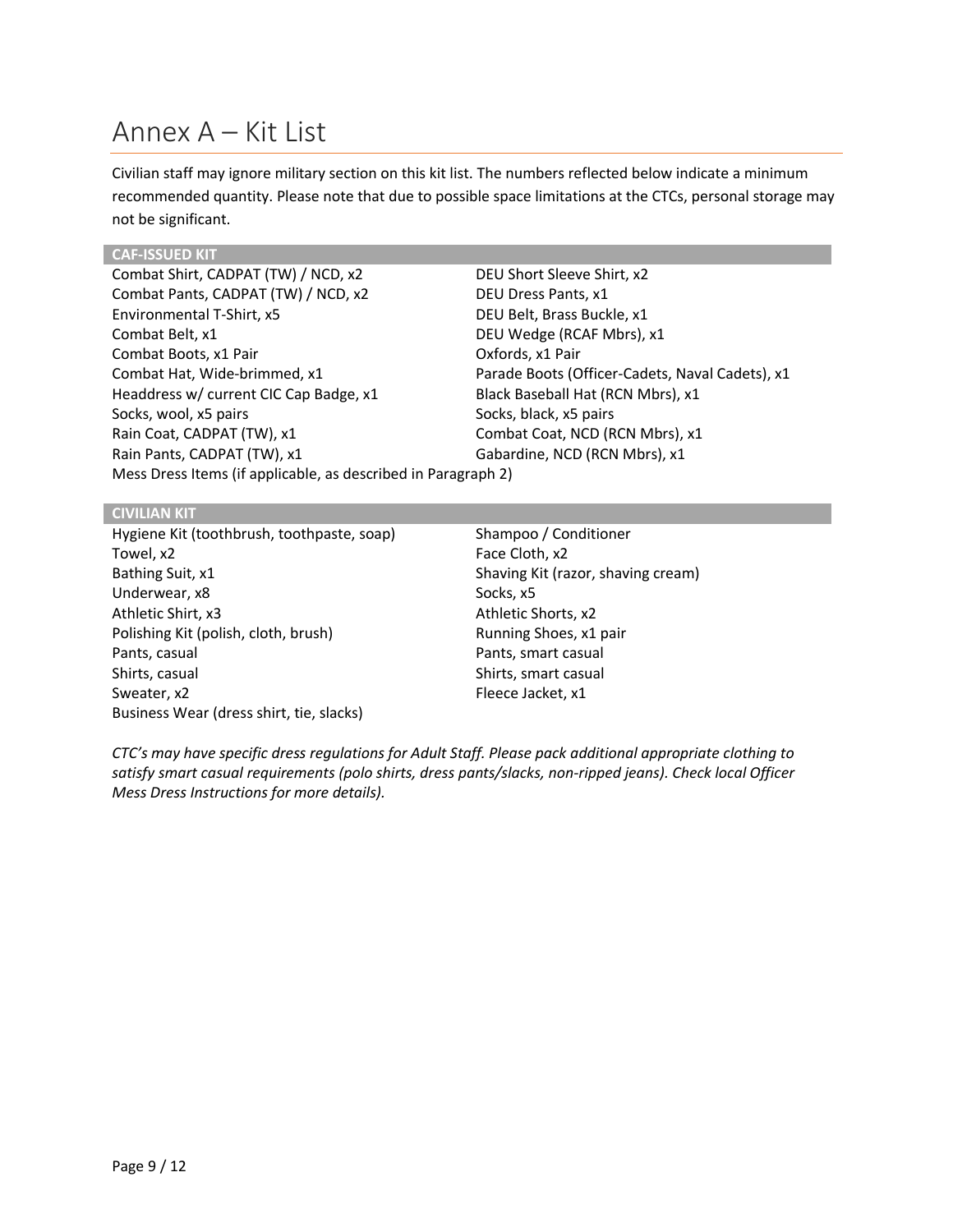# <span id="page-9-0"></span>Annex B – Driving Directions

#### <span id="page-9-1"></span>Blackdown CTC

- **Route to the Barrie area via Highway 400 and Exit 96 West (Hwy 90 / Dunlop St.).**
	- o Turn West and proceed 16.2 km into Angus.
	- o Hwy 90 becomes Mill St.
	- o Continue through Angus, bearing right through CFB Borden North Gate.
	- o Mill St. becomes Cambrai Rd.
	- o Continue through CFB Borden on Cambrai Rd. to Falaise Rd.
	- o Turn West (right) and proceed past Ortona Rd., passing Fire Hall (on Right).
	- o Ortona Rd. becomes Range Rd.
	- o Continue 3.2 km to Blackdown gate on left.

#### <span id="page-9-2"></span>Trenton CTC

- **Route to the Trenton/Quinte West area via Highway 401 (MacDonald-Cartier Freeway);**
	- o Exit 526 at Glen Miller Rd./Sidney St. (*This exit may be closed. Please consider alternate route*)
	- o Turn South on Sidney St. and proceed 0.5 km to Hamilton Rd. (County Rd. 22)
	- o Turn East (left) and proceed 1.7 km to RCAF Road. (County Rd. 21)
	- o Turn South (right) and proceed 3.2 km to Highway 2.
	- o Proceed through traffic signal and park in the parking lot to the right. Proceed on foot to TCTC gate across the road.

#### <span id="page-9-3"></span>HMCS ONTARIO

- **Route to the Kingston Area Via Highway 401 (MacDonald-Cartier Freeway);**
	- o Exit 623 at Highway 15 (Kingston/Smiths Falls/CFB Kingston/Ft. Henry);
	- o Turn South and proceed 6.6 km to Highway 2;
	- o Turn West (right) and proceed 0.7 km to Fort Henry Drive;
	- o Turn South (left) onto Fort Henry Drive for approx. 100 m to Precision Drive , the main entrance to the Royal Military College of Canada and turn right;
	- o Turn onto Precision Dr. and follow it for 550 m until you come to a T-section;
	- o Turn left at the T-section onto General Crerar Crescent and follow it for 400 m;
	- o Turn right onto Valour Dr. (up a small hill) for 40 m;
	- $\circ$  Turn left on to Point Frederick Dr. and proceed 40 m to signs outside the building with HMCS ONTARIO Ship's Office.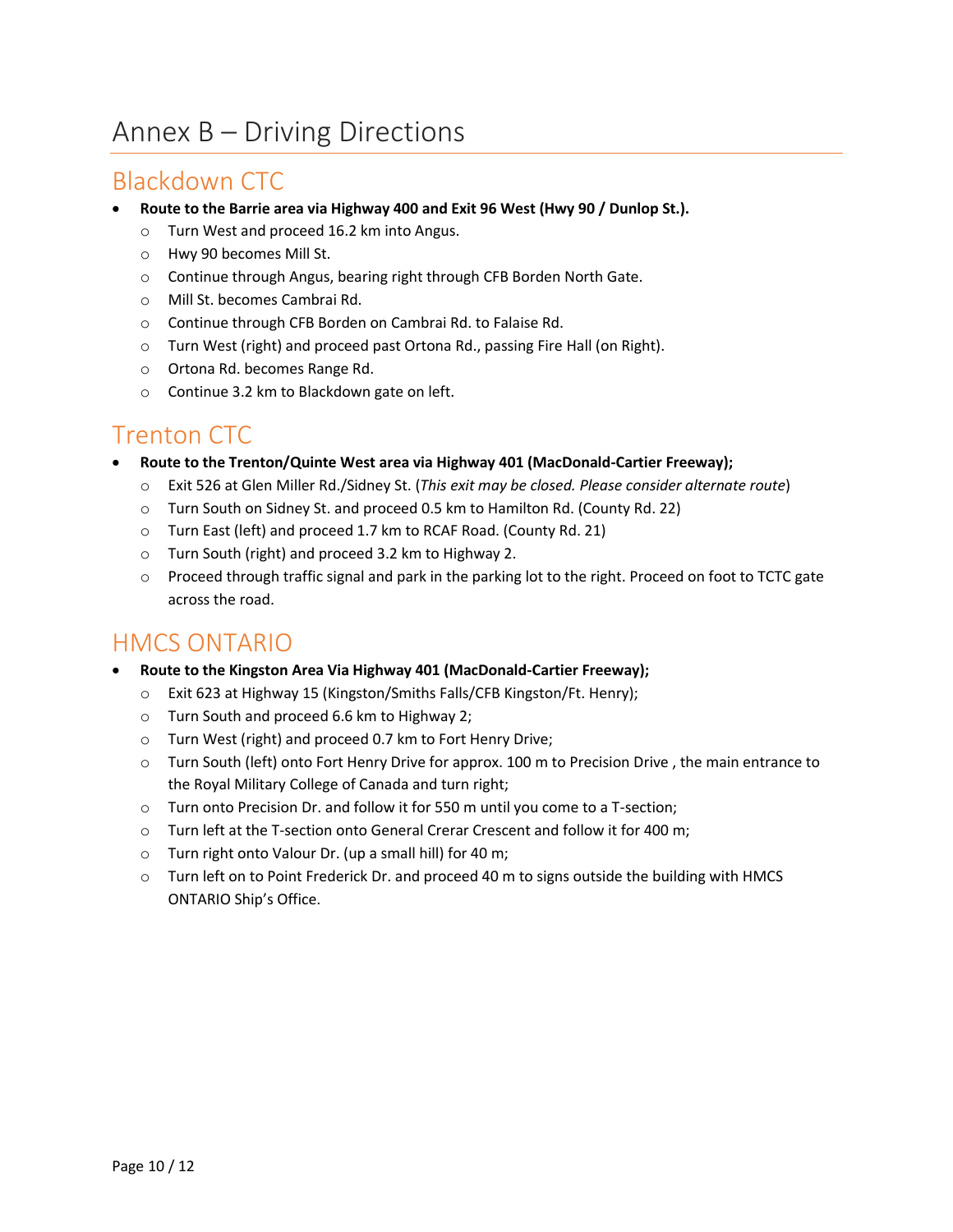### <span id="page-10-0"></span>Canadore College

100 College Dr, North Bay, ON P1B 8K9

#### **Route from the South**

- o Route via Highway 400 North through Barrie.
- o At approx. distance marker 104, follow ramp to Highway 11 North. (Orillia/North Bay)
- o Proceed North 239 km to North Bay, and merge onto Hwy. 17 West.
- o Continue West 6.1 km on Hwy. 17 to Gormanville Rd.
- o Turn North (left) and proceed 300 m to College Dr.
- o Turn West (left) and proceed 1.6 km to Monastery Rd.
- o Turn left onto the campus and proceed approx 300 m.

#### **Route from the East**

- o Route via Highway 17 (Trans Canada Highway) West to North Bay.
- $\circ$  At Twin Lake Rd., proceed through exit 344 diverging right and continue on Hwy 11/17 West (Sudbury) for 6.1 km to Gormanville Rd.
- o Turn North (left) and proceed 300 m to College Dr.
- o Turn West (left) and proceed 150 m on College Dr.
- o Turn right into laneway between 1st and 2nd residence building.
- $\circ$  Continue straight on the laneway between the two buildings and turn left after passing the left hand building.
- o Park in the lot and walk on foot to the front of 17 College Dr.

#### **Route from the West**

- o Route via Highway 17 East to North Bay.
- o Approaching Highway 17B/Main St., continue 2.7 km east on Hwy 17 to Gormanville Rd.
- o Turn North (left) and proceed 300 m to College Dr. Turn West (left) and proceed 150 m on College Drive.
- o Turn right into laneway between 1st and 2nd residence building.
- $\circ$  Continue straight on the laneway between the two buildings and turn left after passing the left hand building.
- o Park in the lot and walk on foot to the front of 17 College Drive.